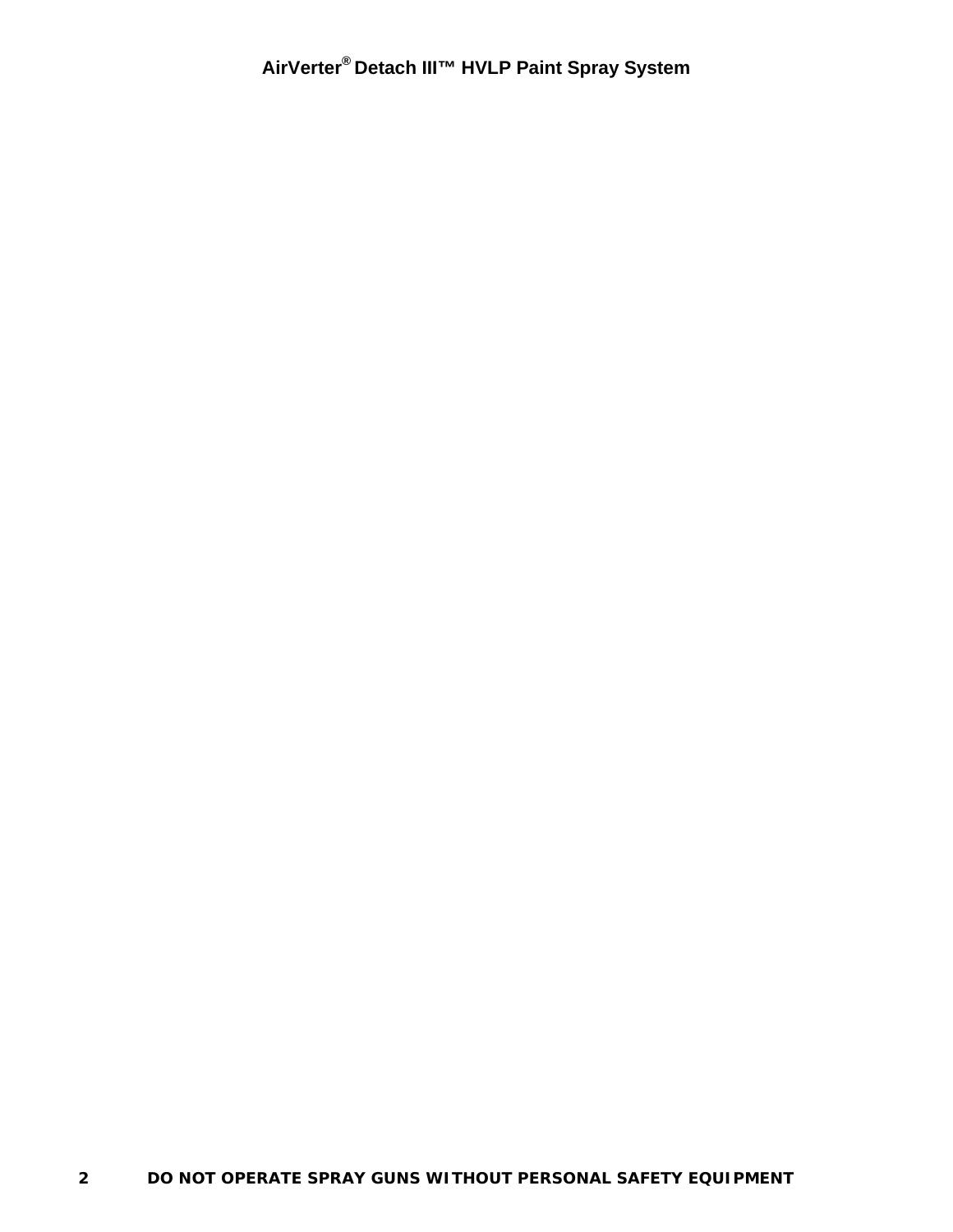# **Please Read This Owner's Manual** *BEFORE* **Using Your Detach III™ Spray Gun**

**DO NOT OPERATE THIS EQUIPMENT WITHOUT USING PROPER PERSONAL SAFETY EQUIPMENT INCLUDING RESPIRATOR, GOGGLES AND SAFETY CLOTHING. OBSERVE ALL PRECAUTIONS RELATED TO SPRAYING.**

# *WARNING*

**THIS EQUIPMENT IS OPERATED USING PRESSURIZED AIR. ALWAYS DISCONNECT SPRAY GUN FROM AIR AND FLUID HOSES AND DEPRESSURIZE SYSTEM PRIOR TO ANY MAINTENANCE OR DISASSEMBLY PROCEDURE.**

# **WARRANTY**

Smith Eastern Corporation warrants to the Purchaser that the Detach III™ DT-3000 Spray Gun is free from defects in material or workmanship under normal use and service for a period of twelve (12) months from the date of purchase. Should any failure appear during this period, Smith Eastern shall, if given prompt written notice by the Purchaser, correct such nonconformity by repair or replacement of the nonconforming part, F.O.B. Smith Eastern's repair facility. Repair parts are warranted for ninety (90) days from the date of shipment, but repairs or replacements to original equipment shall not renew or extend the warranty period of such equipment. Equipment and parts furnished by Smith Eastern but manufactured by others shall be limited to the warranty offered by the manufacturer thereof.

Smith Eastern reserves the right to limit this warranty in cases of misuse or abuse. Any modifications to spray guns or recommended procedures will void the warranty.

The foregoing warranty is exclusive and in lieu of other warranties of quality or performance, expressed, implied or statutory, including any warranties of merchantability or of fitness for a particular purpose.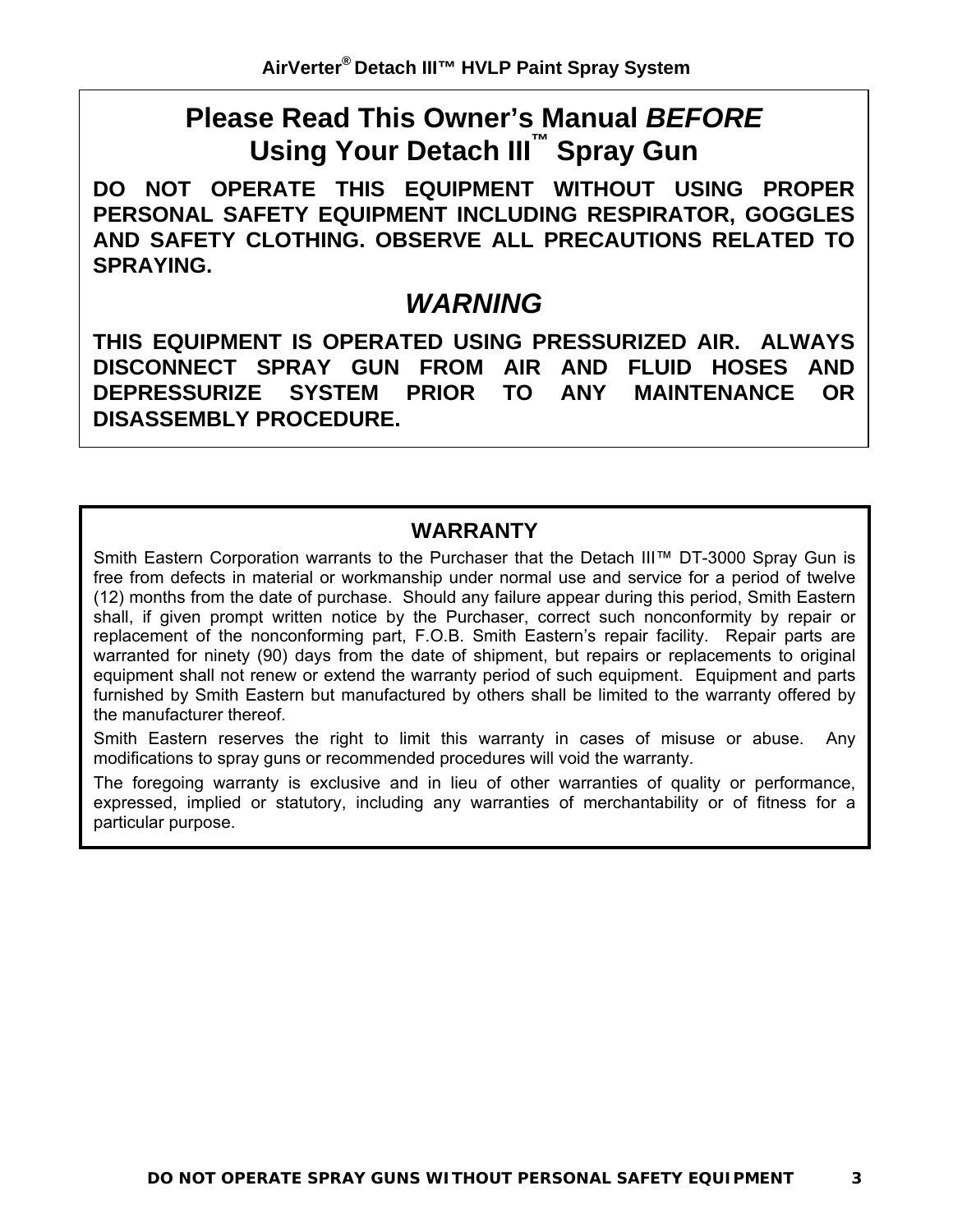# **EQUIPMENT REQUIREMENTS**

#### **Air Compressor**

Air compressors used with AirVerter® Spray Guns must be able to HOLD a minimum of 40 PSI while spraying.*Note*: Position a pressure gauge in the air hose nearest the spray gun to be assured of the PSI required to satisfactorily spray your coating.

# **High Pressure Air Hose**

- A. Air hose lengths up to 50 feet **MUST** have an I.D. of 3/8" including fittings.
- B. Air hose lengths greater than 50 feet **MUST** have an I.D. of 1/2" including fittings.

## **Paint Cup, Pressure Pot or Diaphragm Pump**

Follow manufacturer's instructions.

# **OPERATING INSTRUCTIONS**

- A. The Detach III™ Model DT-3000 Spray Gun operates with the trigger controlling both the fluid flow and air flow. The Detach III™ Spray Gun does not require an AirVerter® Inductor Assembly between the gun and the compressed air supply.
- B. **Consult the** *Nozzle and Air Cap Selection Guide* **to select the proper combination for the coating and finish quality desired. Too much pressure will create unnecessary overspray!**

# **Using a One-Quart Paint Cup**

- A. Attach the 1-Quart Paint Cup (AV-188) to the Fluid Fitting (DT-3113) on the bottom of the gun and tighten. Attach the One-Way Check Valve (DT-021) on the cup lid to the Air Pressure Fitting (DT-005) on the gun.
- B. The 1-Quart Paint Cup must be air tight, clean and free of obstructions.
	- The seal between the paint cup lid gasket and the lip of the cup **MUST BE** airtight.
	- The One-Way Check Valve supplying air to the paint cup **MUST BE** clean and free of obstructions.
- C. **Never fill a 1-Quart Paint Cup more than ¾ full**. This allows sufficient air space in the cup for pressurization. Using a Cup Liner (AV-020) will reduce clean-up time and solvent usage.
- D. Attach an air hose to the Male Nipple Fitting (AV-220A) at the base of the gun handle.

#### **Using a Two-Quart or Larger Remote Pressure Pot or Diaphragm Pump**

- A. Remove the Air Pressure Fitting (DT-005) and replace it with the Socket Head Cap Screw (DT-004) found in your parts kit.
- B. Attach the fluid hose from your pressure pot to the Fluid Fitting (DT-3113) on the gun and tighten.
- C. Attach an air hose to the Male Nipple Fitting (AV-220A) at the base of the gun handle.

# **Before Spraying**

- A. Follow the *Air and Paint Management Guidelines* listed on the following page.
- B. Before paint is poured into the cup or diaphragm pump, **make certain paint is properly mixed**. This is particularly true when mixing multi-component paints. Use a paint shaker, rotary mixer, or paint paddle to achieve a homogeneous mixture. (*Hint:* Split your paint into two parts; the top will be lighter and the bottom will be heavier. Completely stir the bottom half of the paint and slowly add small amounts of the top half into the heavier bottom.)
- C. **Strain your paint to remove impurities**. Use a cone strainer or a 100-mesh nylon bag or equivalent strainer.
- D. **Thin your paint** according to the manufacturer's specifications.
- E. Needle packing cartridges are preset at the factory to proper tension. Replace the cartridge when leaking occurs.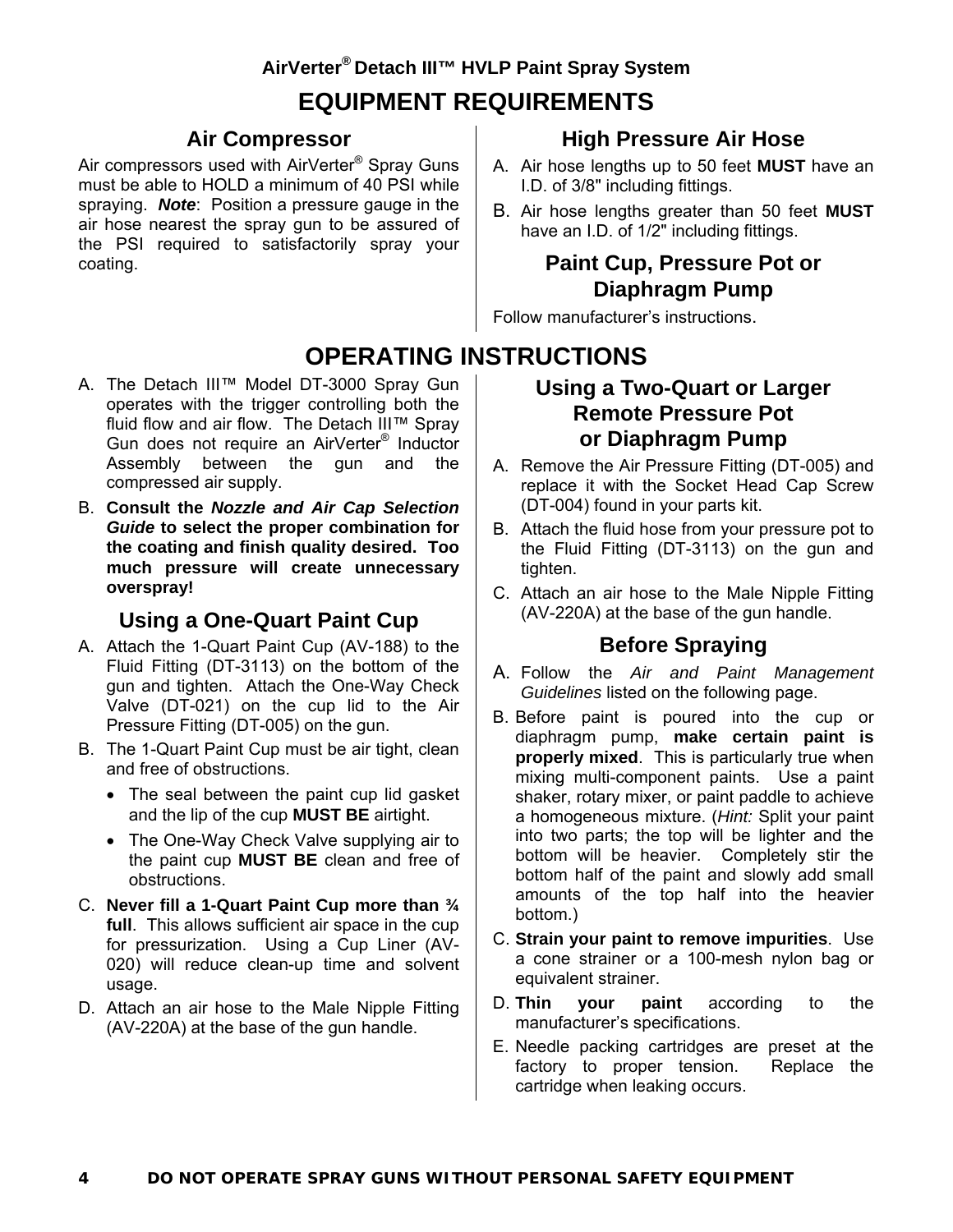# **Spraying**

- A. Air pressure forces paint from the paint container into the fluid chamber of the gun and out through the nozzle where the flow of atomizing air breaks the paint stream into tiny particles, creating the spray.
	- 1. Needle position controls the amount of paint flowing through the fluid nozzle.
	- 2. Trigger action controls needle position.
	- 3. The Fluid Control Knob (DT-3012) at the rear of the spray gun controls trigger action. Turning the knob to the right will reduce the fluid flow, turning it to the left increases the flow.
- B. Adjust the pattern by turning the Pattern Control Knob on top of the Spray Head. This knob has a 90-degree range (full fan to round).
	- 1. Round Pattern used to draw fine lines with the gun close to the work, for touch-up work,

camouflage patterns and painting surfaces in difficult to reach places distant from the spray gun. This pattern is achieved by turning the Pattern Control Knob (DT-128) crosswise the gun.

- 2. Full Fan Pattern used with the spray gun 6"-8" from the work. Overlap not more than 50% of the previous pass. Do not "fog" coat. This pattern is achieved by turning the Pattern Control Knob so that it points toward the handle.
- 3. The full fan pattern may be reduced in size by gradually turning the Pattern Control Knob crosswise the gun. *Fluid flow* must be *reduced* at the same time to maintain even paint distribution.
- C. If you are having problems with the operation of your paint gun, check the Trouble Shooting Guide at the end of the manual for possible causes and solutions.

| <b>Approximate PSI</b>                                                                         |  | <b>Application</b>                                                                                                                                                                  |  |
|------------------------------------------------------------------------------------------------|--|-------------------------------------------------------------------------------------------------------------------------------------------------------------------------------------|--|
| Thin Coatings<br>ZAHN #2 Test: 16 to 22 seconds<br>Minimum 40 PSI compressor pressure          |  | Machines and implements, small parts, plant maintenance,                                                                                                                            |  |
|                                                                                                |  | controlled production work, work in enclosed areas with<br>poor ventilation, priming.                                                                                               |  |
| Thin to Medium Coatings<br>ZAHN #2 Test: 22 to 30 seconds<br>40 to 60 PSI compressor pressure  |  | Dual gun work for all of the above listed applications - will                                                                                                                       |  |
|                                                                                                |  | support up to 50' of 3/8" ID hose for each gun. Also for<br>higher production levels of all of the above.                                                                           |  |
| <b>High Solid Coatings</b><br>ZAHN #3 Test: $37 +$ seconds<br>50 to 70 PSI compressor pressure |  | Marine<br>epoxies, marine enamels, high production<br>steelwork, high production with conveyer lines, large<br>surfaces with thinner viscosity material, latex on wood or<br>metal. |  |
| 80% Solids Coatings<br>60 to 80 PSI compressor pressure                                        |  | Ultra high production levels on extremely large surfaces;<br>un-thinned epoxies, enamels, latex, urethane.                                                                          |  |

# **Air and Paint Management Guidelines**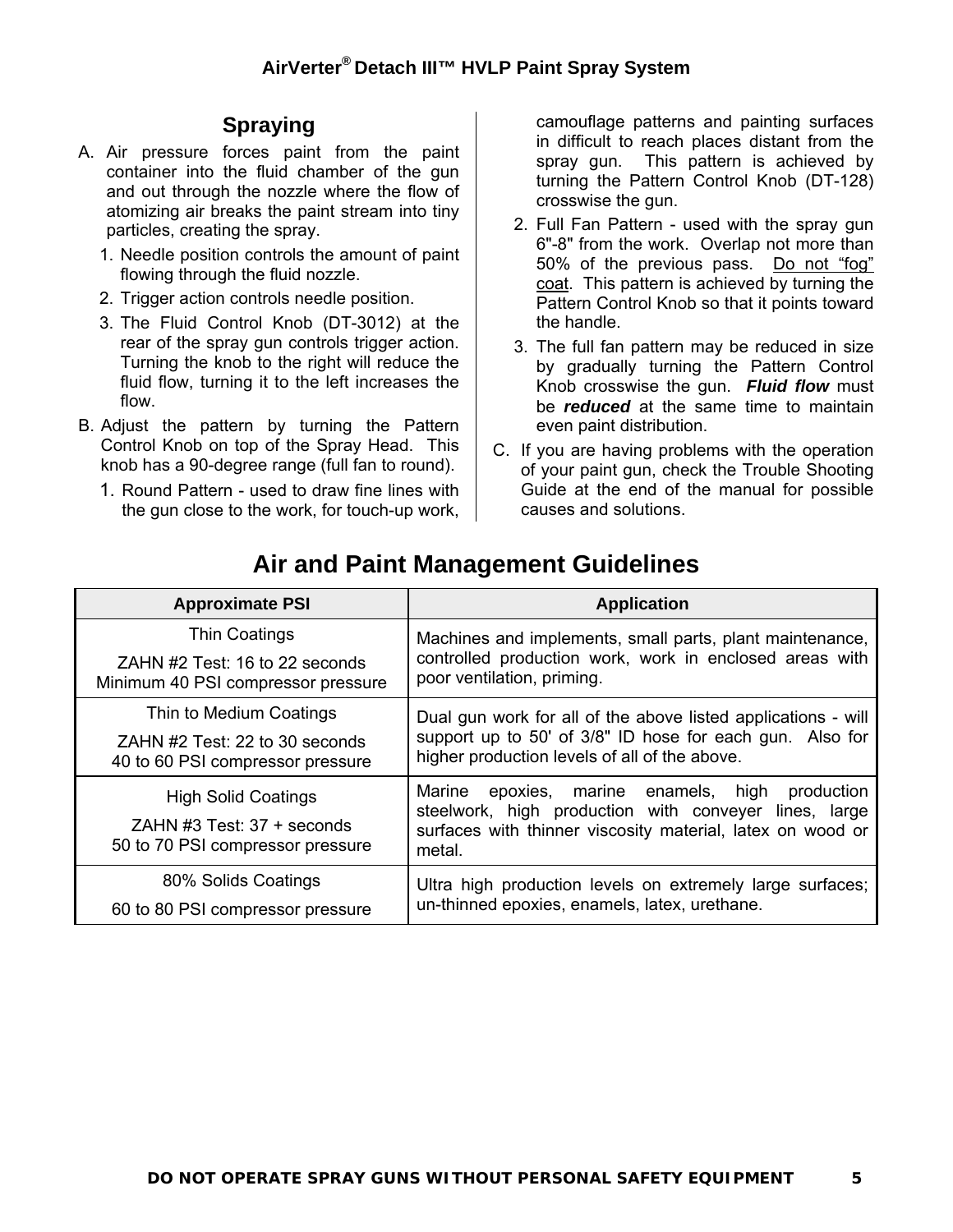# **WARNING**

**Gun must be de-pressurized prior to any maintenance or disassembly procedure. Disconnect all air and fluid hoses prior to performing any maintenance operation.**

# **Cleaning the Detach III™ Spray Gun**

- A. IF USING A ONE-QUART CUP, FIRST REMOVE THE ONE-WAY CHECK VALVE!!
- B. The Detach III™ gun is the only spray gun that allows you to clean the fluid section of the gun without immersing the entire gun in solvent.
	- 1. Unscrew the Connector Stud assembly (DT-014 and DT-015).
	- 2. Pull the Spray Head Assembly forward away from the handle and off the Fluid Needle (DT-3007). **Use caution to avoid damaging or bending the needle**.
	- 3. Wipe the needle and handle clean with solvent and a clean soft cloth.
	- 4. Remove the Pattern Control Ring (AV-101) and Air Cap (AV-189).
	- 5. With the wrench provided, remove the Fluid Nozzle (AV-3006) from the Fluid Tube (DT-3402) and clean thoroughly with brushes.
	- 6. Place the Spray Head into a container of solvent.
- 7. Use round brush to clean Needle Packing Cartridge (BCR-043).
- 8. Inspect to make certain that all paint residue has been removed.
- 9. Wipe all parts dry with clean cloth and reassemble.
- 10. Replace Fluid Nozzle (AV-3006) into the Fluid Tube (DT-3402) and tighten.
- 11. When reattaching the Spray Head to the Gun Handle, first carefully insert the needle into the needle packing and gently push the Gun Handle onto the Spray Head.
- 12. Tighten the Connector Stud assembly.
- 13. Replace Air Cap and Pattern Control Ring on the Fluid Assembly

*If using a gun cleaner, place the Spray Head in the cleaner and cycle. Then follow instructions above making sure all parts are clean and dry before re-assembly.*

#### **Spray Gun Performance Is Directly Related To How Well The Gun Is Cleaned After Use**

# **Cleaning Ancillary Equipment**

- A. If using a 1-Quart Cup, be sure to clean the One-Way Check Valve of all paint residue.
- B. Clean the anti-drip feature on the cup lid and be sure this air passage is open.
- C. Clean all paint residue from the cup, with particular attention to the gasket and cup lip. (*Hint*: Periodically turning the gasket over prolongs gasket life.)

#### **Lubricate**

- A. Use Vaseline or a non-silicone grease to lubricate the gun.
- B. Lubricate all threaded connections for ease of maintenance.
- C. Lubricate the Needle only where it passes through the needle packings.
- D. **DO NOT** allow lubricant to get into the Fluid Tube, Nozzle, Air Cap, or interior of the paint chamber (areas where paint may come in contact with lubricant).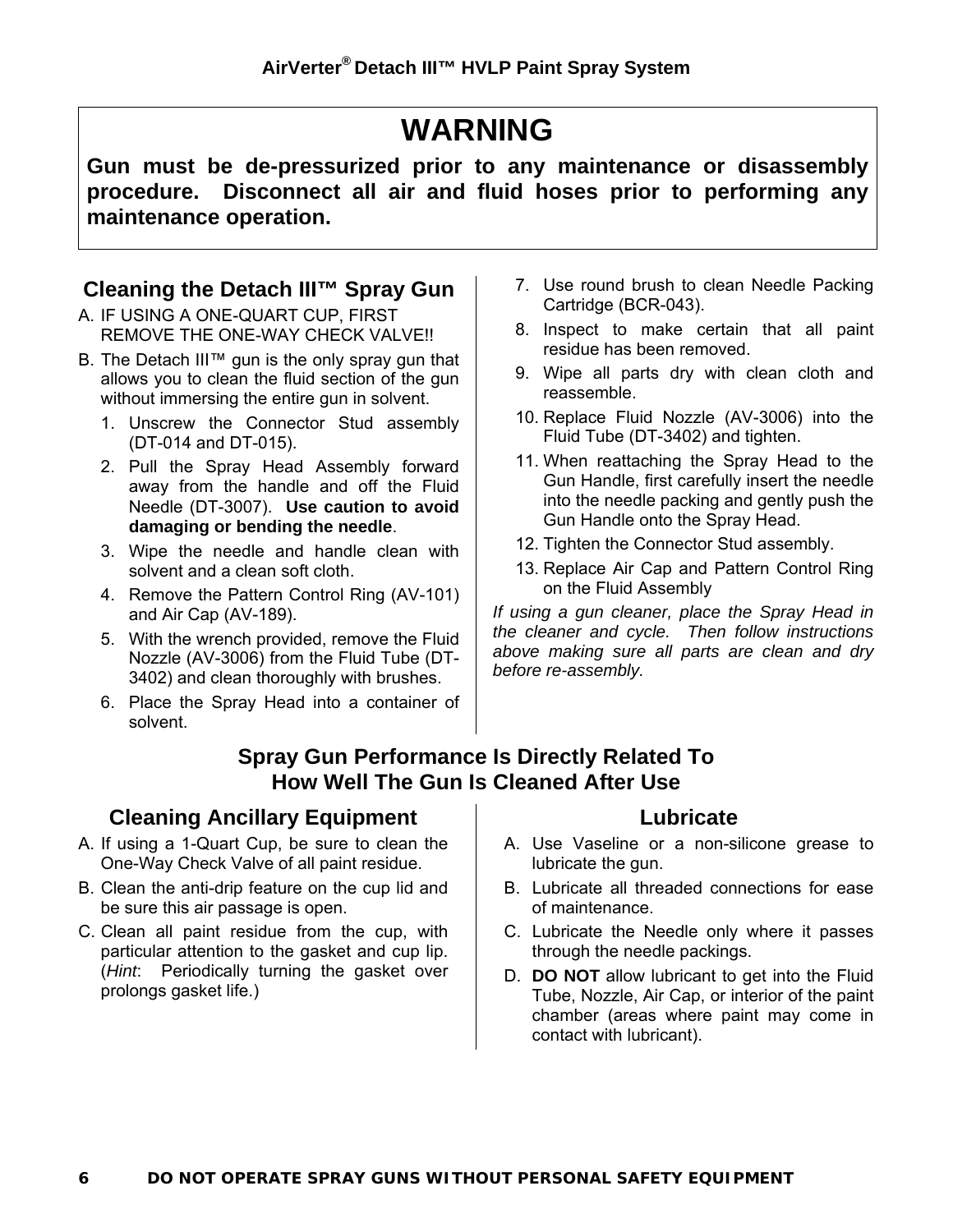# **Wear Items**

- A. Replace Fluid Needle and Nozzle when the Needle extends 3/32″ beyond the Nozzle. Separate the Spray Head from the Gun Handle before changing the Needle.
- B. Unscrew the Fluid Control Knob being careful not to lose the Needle Tension Spring. Remove Needle and replace.

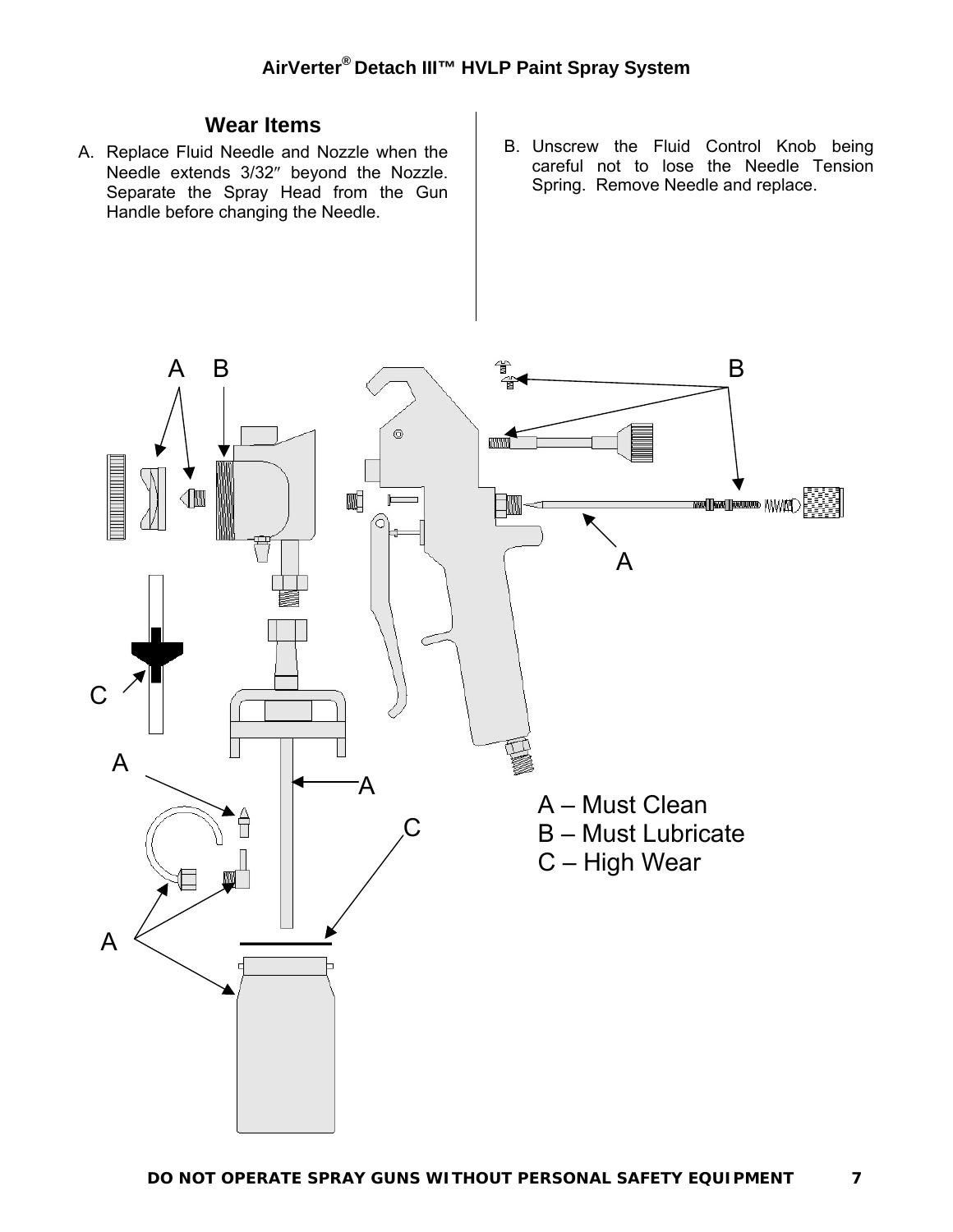**Detach III™ Spray Gun Model DT-3000 Illustrated Parts Breakdown**

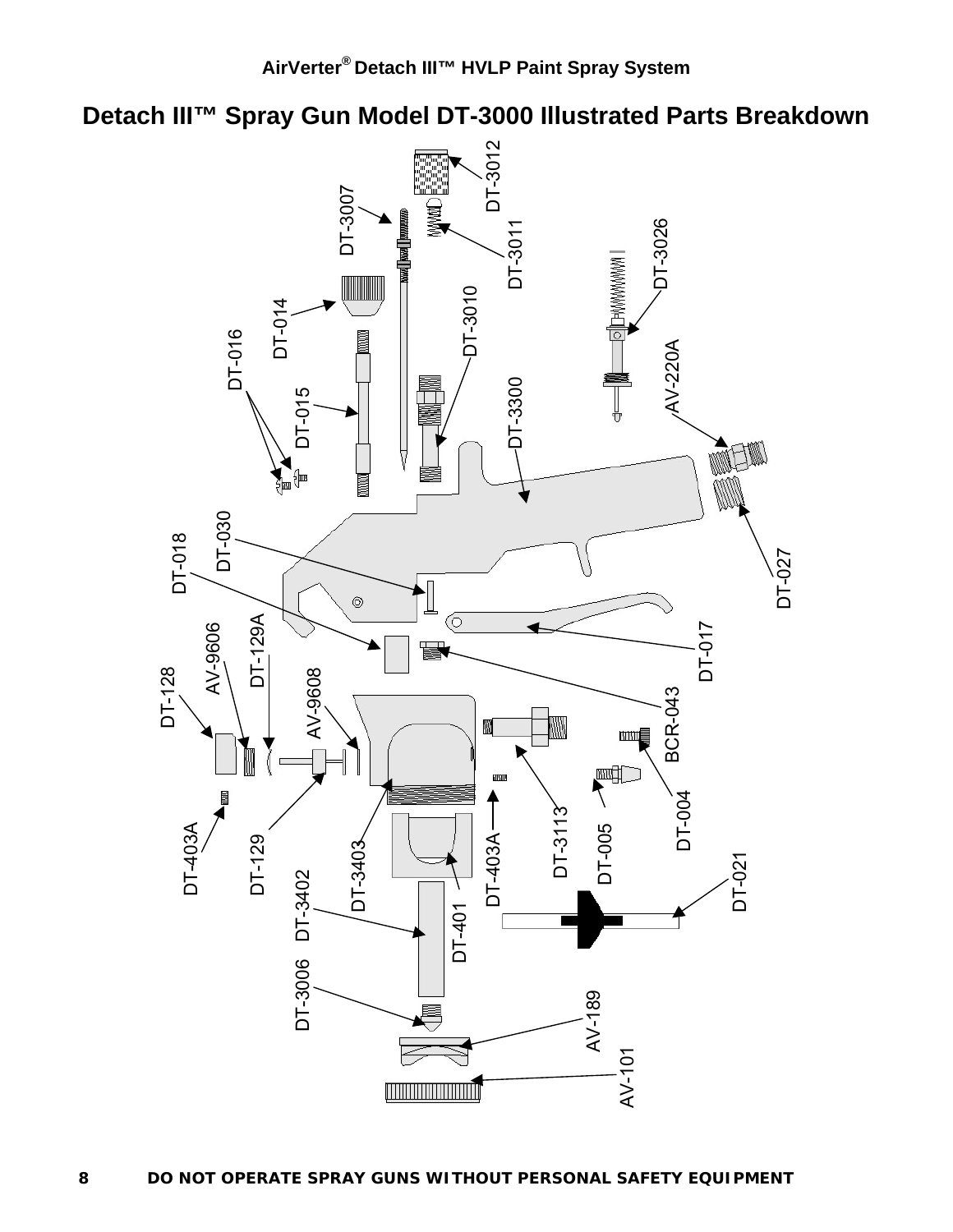# **Detach III™ Spray Gun Model DT-3000 Parts List**

| Part#                              | <b>NSN</b>       | <b>Description</b>                                      |
|------------------------------------|------------------|---------------------------------------------------------|
| AV-101                             | 4940-01-353-8802 | <b>Pattern Control Ring</b>                             |
| AV-189                             | See Note 1       | Air Cap                                                 |
| <b>AV-220A</b>                     | 4730-01-479-0697 | Male Nipple, $\frac{1}{4}$ " NPT – $\frac{1}{4}$ " Ball |
| AV-9606                            | 4940-01-439-9986 | Pattern Control Valve Retaining Screw                   |
| AV-9608                            | 4940-01-439-9959 | <b>Pattern Control Valve Washer</b>                     |
| <b>BCR-043</b>                     | 4940-01-489-5986 | <b>Needle Packing Cartridge</b>                         |
| DT-004                             | 4940-01-457-3985 | Socket Head Cap Screw                                   |
| DT-005                             | 4730-01-457-4171 | <b>Pressure Hose Stem</b>                               |
| DT-014                             | 4940-01-457-4033 | <b>Connector Stud Knob</b>                              |
| DT-015                             | 4940-01-457-4034 | <b>Connector Stud</b>                                   |
| DT-016                             | 4940-01-457-3964 | <b>Trigger Screws</b>                                   |
| DT-017                             | 4940-01-457-3981 | Trigger                                                 |
| DT-018                             | 4940-01-457-3969 | <b>Atomizer Air Connector</b>                           |
| DT-021                             | 4820-01-457-3857 | One-Way Check Valve                                     |
| DT-027                             | 4940-01-457-1954 | Low Pressure Channel Plug                               |
| DT-030                             | 4940-01-457-1959 | <b>Needle Guide Sleeve</b>                              |
| <b>DT-128</b>                      | 4940-01-467-7172 | <b>Pattern Control Knob</b>                             |
| DT-129                             | 4940-01-467-7188 | <b>Pattern Control Valve</b>                            |
| <b>DT-129A</b><br>4940-01-467-7185 |                  | <b>Spring Washer</b>                                    |
| DT-3006                            | See Note 1       | <b>Fluid Nozzle</b>                                     |
| DT-3007                            | 4940-01-502-3009 | <b>Fluid Needle</b>                                     |
| DT-3010                            | 4940-01-502-3681 | <b>Fluid Needle Guide</b>                               |
| DT-3011                            | 5360-01-502-3676 | <b>Needle Tension Spring</b>                            |
| DT-3012                            | 5355-01-502-3743 | <b>Fluid Control Knob</b>                               |
| DT-3026                            | 4940-01-502-3004 | Air Control Valve                                       |
| DT-3113                            | 4730-01-502-3011 | <b>Fluid Fitting</b>                                    |
| DT-3300                            | 4940-01-457-1940 | <b>Gun Handle</b>                                       |
| DT-3402                            | 4940-01-502-3013 | <b>Fluid Tube</b>                                       |
| DT-3403                            | 4940-01-502-3008 | <b>Spray Head Housing</b>                               |
| DT-401                             | 4940-01-467-7179 | Air Body                                                |
| DT-403A                            |                  | <b>Set Screw</b>                                        |

Note 1: Nozzles and Air Caps are assigned NSNs for each particular size. Consult the full price schedule for the specific Nozzle or Air Cap and its NSN.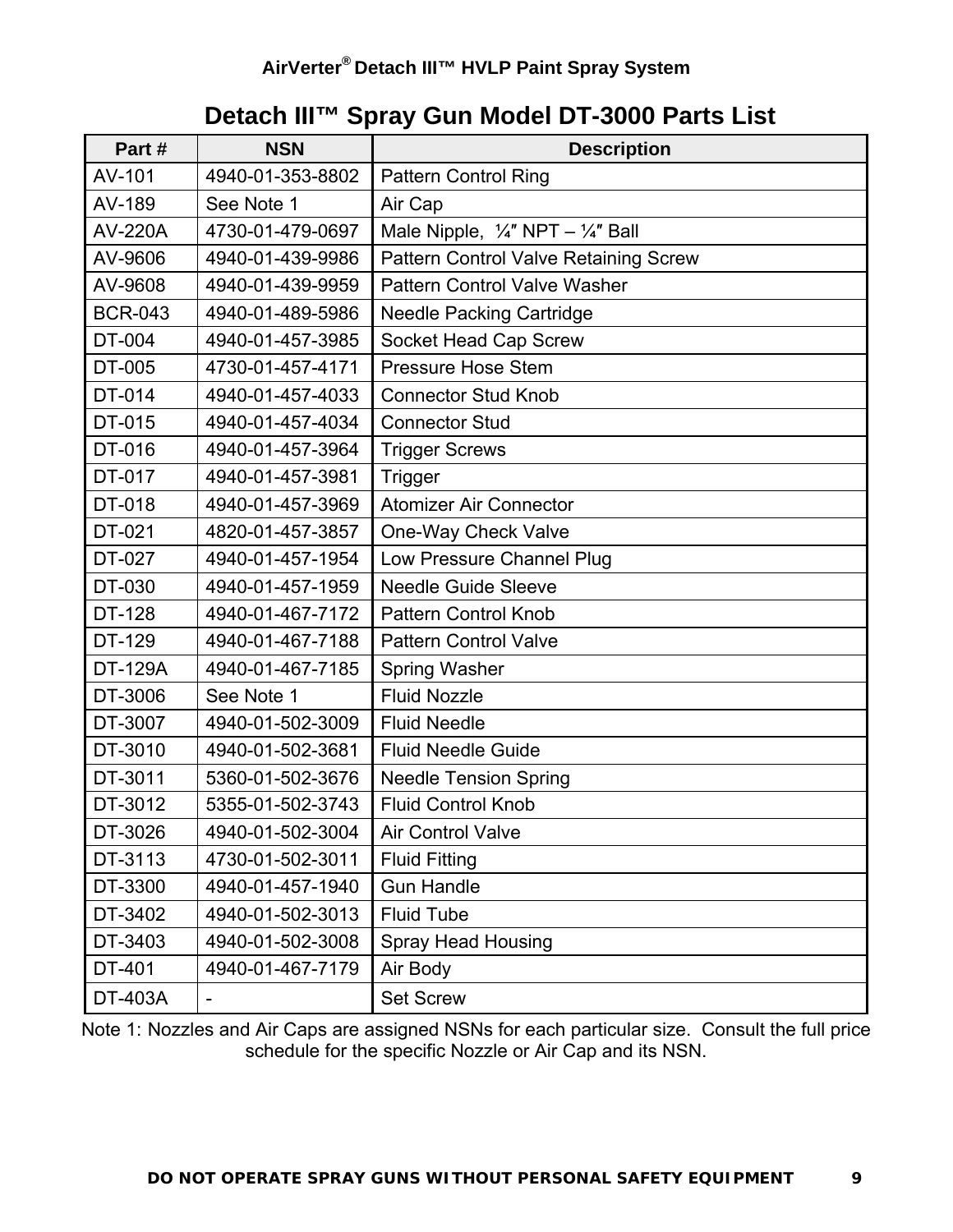#### **Nozzle and Air Cap Selection Guide**

Select the proper fluid nozzle and air cap for the material to be sprayed. Needle and nozzle are a matched set - machined to act as a valve. Replace the Needle and Nozzle when the Needle protrudes approximately 3/32″ beyond the Nozzle.

| <b>Finish</b>                                     | <b>Nozzle</b> | Air<br>Cap      | <b>Uses or Coating Type</b>                                                                                                                                                                                                                                                   | <b>Compressor</b><br>Air Pressure* |
|---------------------------------------------------|---------------|-----------------|-------------------------------------------------------------------------------------------------------------------------------------------------------------------------------------------------------------------------------------------------------------------------------|------------------------------------|
| <b>Ultra Fine Finish</b>                          | 0.7           | 5               | Ultra Fine Finish With Thin Coatings on Small Parts<br>Ultra Fine Touch Up<br>Specialty Applications/Wood Working<br>Water-Based Lacquers, Urethanes                                                                                                                          | 45-50                              |
| <b>Excellent Finish</b><br><b>Good Production</b> | 1.0           | 5               | Automotive Base or Clear Coat<br>Top Coats For Automotive, Aviation and Marine Use<br>Wood: Lacquers, Stains, Polyurethanes, Varnishes<br>Thin Specialty Coatings With Low Mil Build and Fine<br><b>Finish Requirements</b><br><b>Water-Based Coatings</b>                    | 45-55                              |
| Good Finish<br><b>High Production</b>             | 1.2           | 10              | Higher Production For The Same Applications As<br>Above<br>Fine Finish With Gloss Alkyd Enamel Primers and<br>Sealers For Automotive, Aviation and Marine<br><b>Water-Based Coatings</b>                                                                                      | 55-65                              |
| <b>Excellent Finish</b><br><b>Good Production</b> | 1.4           | 12 <sup>2</sup> | <b>General Industrial Finishing</b><br>Zinc-Rich Primers, Water-Based Primers, Flat &<br>Semi-Gloss Alkyd Enamels & Polyurethanes<br>Industrial, Marine, Top Coats, Chlorinated Alkyd<br>Enamels, Acrylic Enamels, and Latex<br><b>Best with Heavy Primers</b><br><b>CARC</b> | 65-75                              |
| <b>Best Finish</b><br><b>High Production</b>      | 1.7           | 17              | <b>High Production</b><br>Industrial Marine Primers, High Build Primers, Steel<br><b>Structures Latex</b>                                                                                                                                                                     | 75-85                              |
| Good Finish<br>Higher<br>Production               | 2.0           | 20              | CARC<br><b>Industrial Finish Coatings</b><br>Latex, Stripper, Oil                                                                                                                                                                                                             | 85-90                              |

\*Measured at the gun handle.

|              |              | Nozzle Size Expressed in Millimeters • 1 Millimeter = .040 (Approximately) |  |
|--------------|--------------|----------------------------------------------------------------------------|--|
| $0.7 = .028$ | $1.0 = .040$ | $1.2 = 0.048$   $1.4 = 0.056$   $1.7 = 0.067$   $2.0 = 0.080$              |  |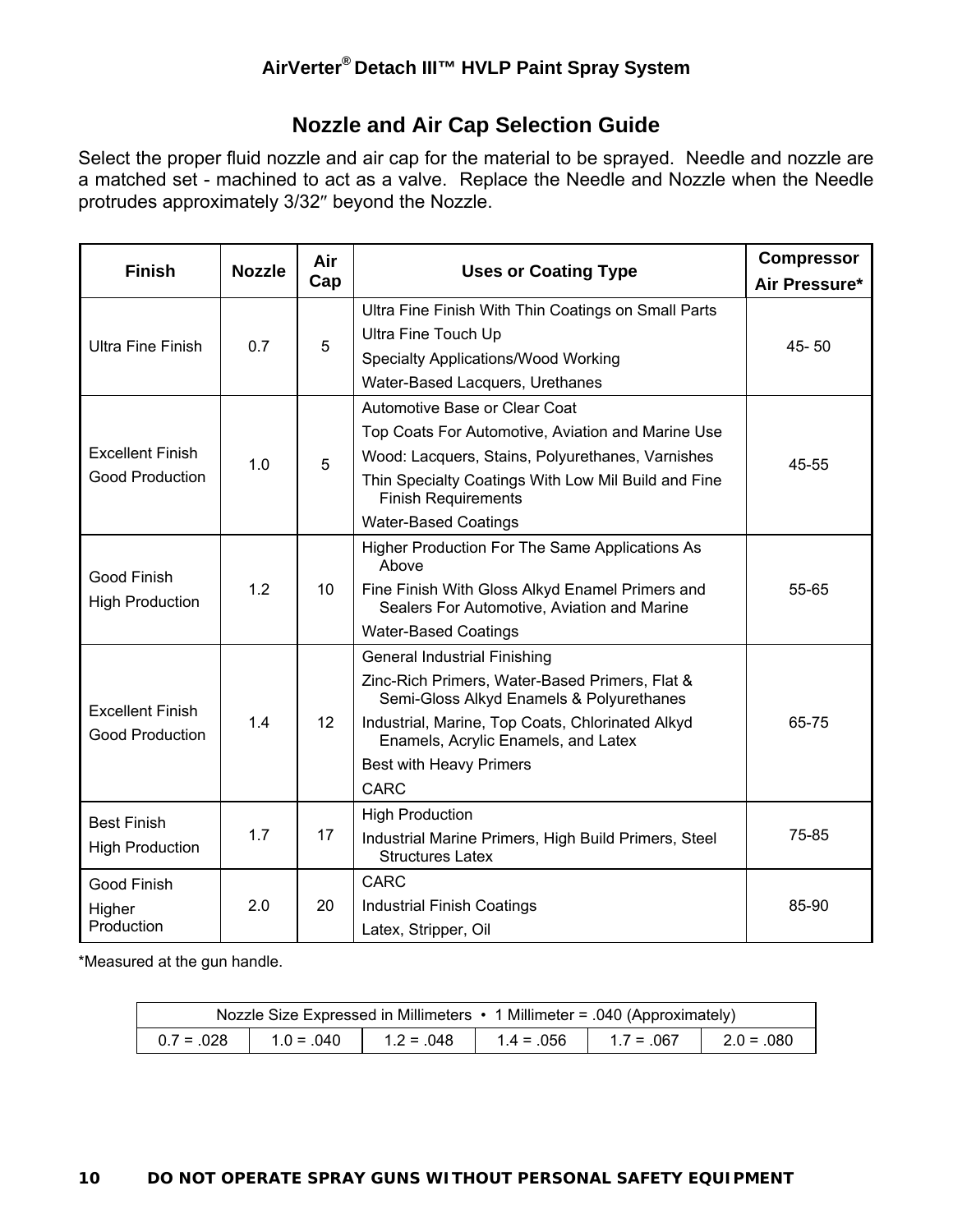| <b>Trouble</b>                           | <b>Probable Cause</b>                            | <b>Remedy</b>                                                         |  |  |
|------------------------------------------|--------------------------------------------------|-----------------------------------------------------------------------|--|--|
| Paint Will Not<br><b>Flow</b>            | Blockage in fluid nozzle<br>1.                   | 1. Clean or replace; strain paint                                     |  |  |
|                                          | 2. Loss of air pressure in cup                   | Search for air leaks and check cup<br>2.<br>gasket                    |  |  |
|                                          | Loose fluid nozzle<br>3.                         | 3.<br>Tighten                                                         |  |  |
|                                          | 4. Paint tube loose, damaged or<br>clogged       | Tighten, replace or clean; strain<br>4.<br>paint                      |  |  |
|                                          | Coating is too thick<br>5.                       | Thin the coating<br>5.                                                |  |  |
|                                          | Loose Needle Packing<br>6.                       | <b>Replace Packing Cartridge</b><br>6.                                |  |  |
|                                          | 1. Running out of paint                          | Fill cup or pot, but never the top $\frac{1}{4}$<br>1.                |  |  |
|                                          | 2. Loose fluid tube                              | Tighten<br>2.                                                         |  |  |
| Inconsistent<br><b>Spray Pattern</b>     | 3. Loss of fluid pressure                        | 3.<br>Search for air leaks or blockages                               |  |  |
| (Spits and                               | 4. Loose needle packing                          | <b>Replace Packing Cartridge</b><br>4.                                |  |  |
| Sputters)                                | 5. Damaged air pressure tube                     | Air pressure tube requires replacing<br>5.<br>or close inspection     |  |  |
|                                          | Dirty/damaged Check Valve<br>6.                  | Clean/replace Check Valve<br>6.                                       |  |  |
|                                          | 1. Damaged fluid needle                          | Replace<br>1.                                                         |  |  |
|                                          | Dirty fluid nozzle<br>2.                         | Clean<br>2.                                                           |  |  |
|                                          | 3. Impurities in paint                           | 3.<br>Strain paint                                                    |  |  |
| Leakage at                               | 4. Loose fluid nozzle                            | Tighten<br>4.                                                         |  |  |
| Front of Gun                             | 5. Fluid adjustment screwed all<br>the way out   | Rotate Fluid Control Knob (DT-3012)<br>5.<br>on rear of gun clockwise |  |  |
|                                          | 6. Needle not firmly seated in<br>the nozzle     | Check for nozzle obstruction<br>6.                                    |  |  |
|                                          | 1. Dirty or damaged air cap                      | 1. Clean or replace                                                   |  |  |
| <b>Distorted</b><br><b>Spray Pattern</b> | Dirty or damaged fluid nozzle<br>2.<br>or needle | 2. Clean or replace                                                   |  |  |
|                                          | 3. Fluid nozzle partially clogged                | Clean<br>3.                                                           |  |  |
|                                          | Fluid nozzle not centered with<br>4.<br>air cap  | Replace air cap<br>4.                                                 |  |  |
|                                          | 5. Air Cap not seated correctly                  | Re-seat air cap<br>5.                                                 |  |  |

# **Detach III™ DT-3000 Troubleshooting Guide**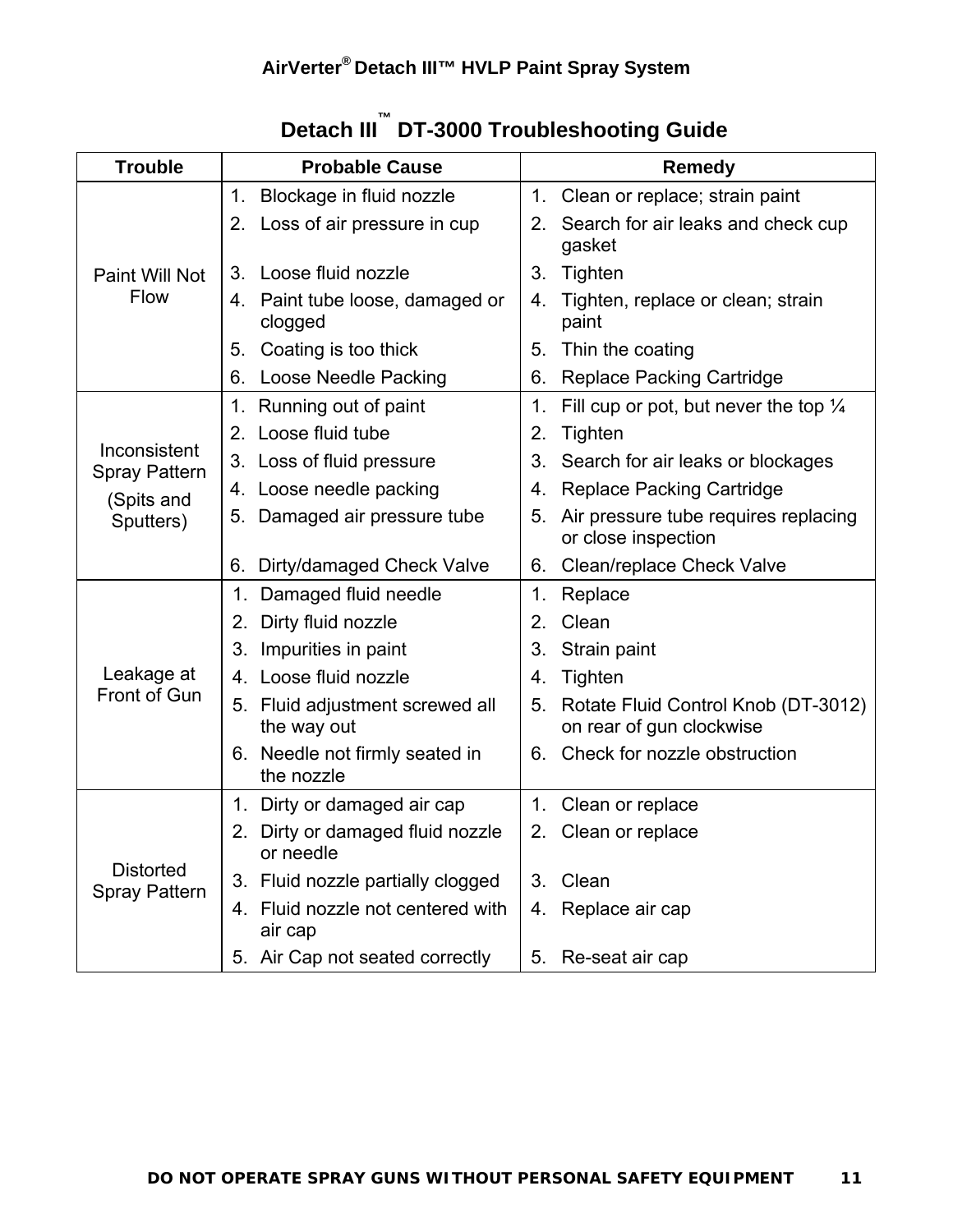| Part#          | <b>NSN</b>       | <b>Description</b>                                   | <b>QTY</b>     |
|----------------|------------------|------------------------------------------------------|----------------|
| AV-101         | 4940-01-353-8802 | <b>Pattern Control Ring</b>                          | 1              |
| AV-183         | 4730-01-439-9015 | Air Pressure Elbow/Lower                             | 1              |
| AV-184         | 4710-01-352-2458 | Anti-Drip Tube - Aluminum                            | 1              |
| AV-186         | 5330-01-352-7511 | 1-Quart Cup Gasket                                   | 5              |
| AV-189-12*     | 4940-01-396-1466 | #12 Air Cap (unless otherwise specified)*            | 1              |
| AV-9606        | 4940-01-439-9986 | <b>Retaining Screw</b>                               | 1              |
| AV-9608        | 4940-01-439-9959 | Teflon Washer (pair)                                 | 1              |
| <b>BCR-043</b> | 4940-01-489-5986 | <b>Needle Packing Cartridge</b>                      | 1              |
| DT-004         | 4940-01-457-3985 | Socket Head Cap Screw                                | 1              |
| DT-005         | 4730-01-457-4171 | <b>Pressure Hose Stem</b>                            | 1              |
| DT-014         | 4940-01-457-4033 | <b>Connector Stud Knob</b>                           | 1              |
| DT-015         | 4940-01-457-4034 | <b>Connector Stud</b>                                | 1              |
| DT-016         | 4940-01-457-3964 | Trigger Screws (pair)                                | 1              |
| DT-021         | 4820-01-457-3857 | One-Way Check Valve                                  | 5              |
| DT-030         | 4940-01-457-1959 | <b>Needle Guide Sleeve</b>                           | 1              |
| <b>DT-128</b>  | 4940-01-467-7172 | <b>Pattern Control Knob</b>                          | 1              |
| <b>DT-129A</b> | 4940-01-467-7185 | Spring Washer                                        | $\overline{2}$ |
| DT-3006-14*    |                  | 1.4 mm Fluid Nozzle (unless otherwise<br>specified)* | 1              |
| DT-3007        | 4940-01-502-3009 | <b>Fluid Needle</b>                                  | 1              |
| DT-3011        | 5360-01-502-3676 | <b>Needle Tension Spring</b>                         | 1              |
| DT-3012        | 5355-01-502-3743 | <b>Fluid Control Knob</b>                            | 1              |

#### **DT-3225 - Bench Parts Kit For Detach III™ DT-3000 Spray Gun**

∗ Bench Parts Kits are provided with a 1.4mm Nozzle and a #12 Air Cap. Other standard Nozzle and Air Cap sizes may be substituted at no additional charge. **Please specify Nozzle and Air Cap sizes when ordering.**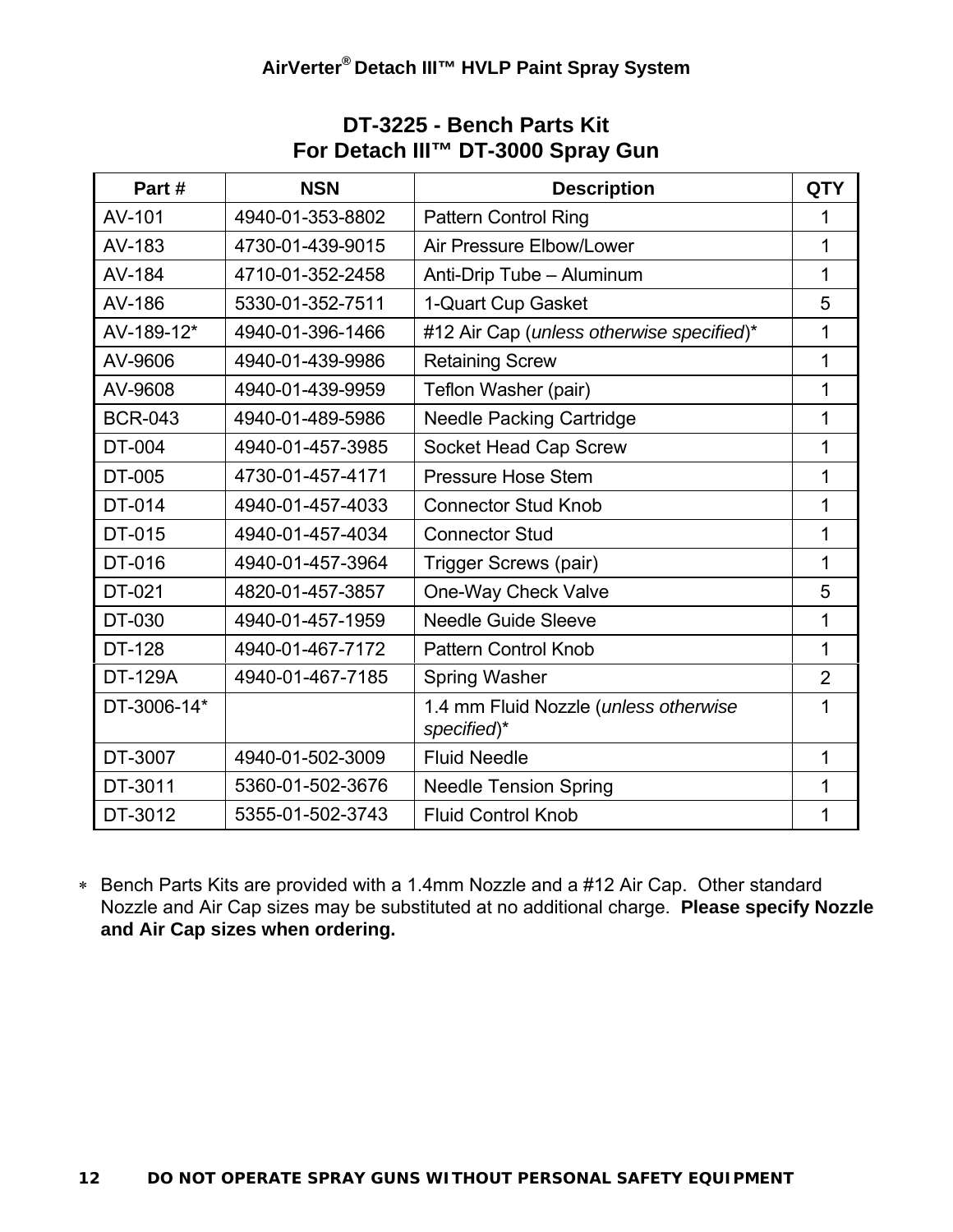# **DT-3227 - High-Wear Maintenance Kit For Detach III™ DT-3000 Spray Gun**

| Part#          | NSN#             | <b>Description</b>              | Qty            |
|----------------|------------------|---------------------------------|----------------|
| AV-186         | 5330-01-352-7511 | Cup Gasket - 1 Quart            | 5              |
| AV-9608        | 4940-01-439-9959 | Teflon Washer (pair)            |                |
| <b>BCR-043</b> | 4940-01-489-5986 | <b>Needle Packing Cartridge</b> |                |
| DT-021         | 4820-01-457-3857 | One-Way Check Valve             | $\overline{2}$ |
| DT-030         | 4940-01-457-1959 | <b>Needle Guide Sleeve</b>      | 2              |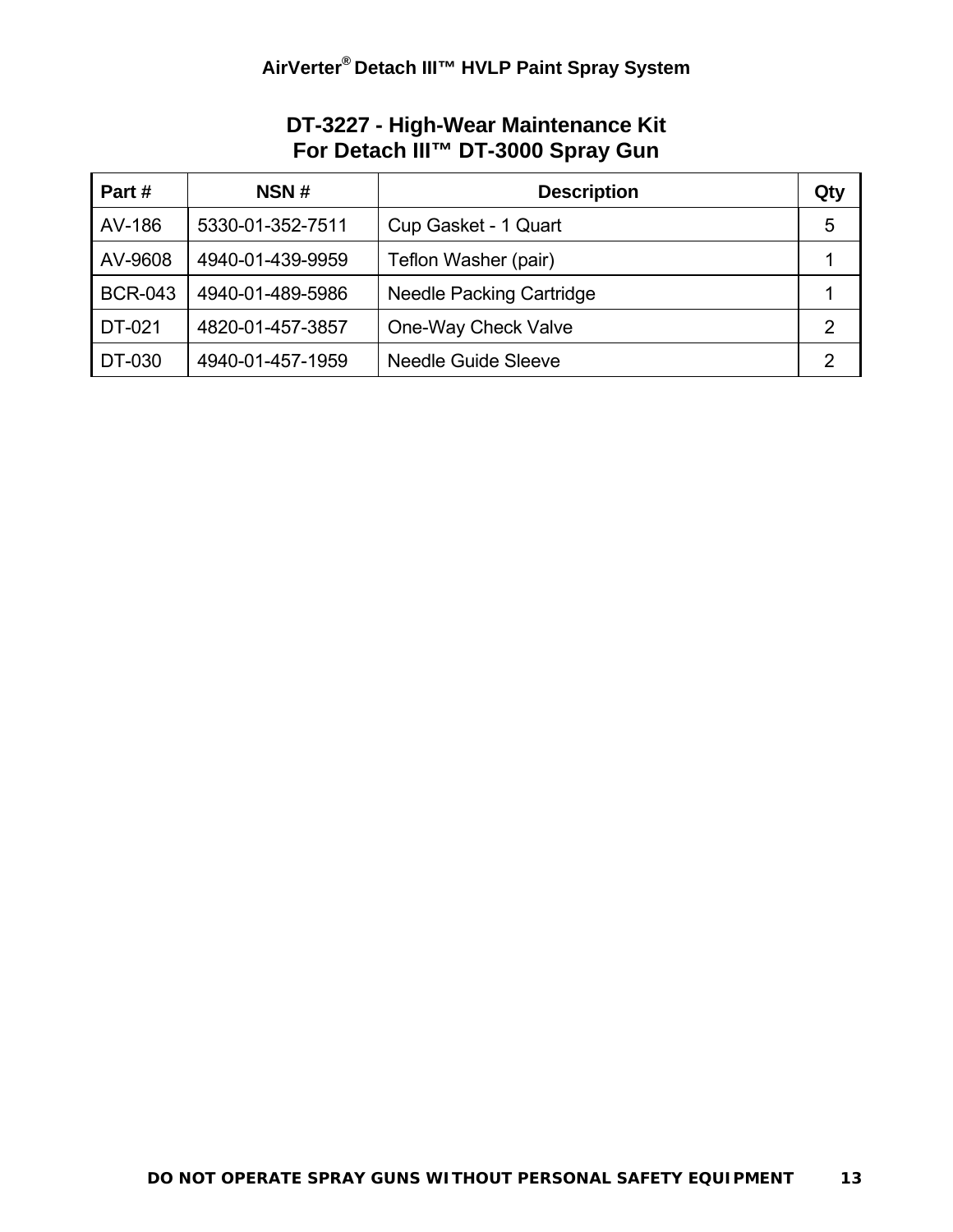| AirVerter® Detach III™ HVLP Paint Spray System |
|------------------------------------------------|
| <b>Notes</b>                                   |
|                                                |
|                                                |
|                                                |
|                                                |
|                                                |
|                                                |
|                                                |
|                                                |
|                                                |
|                                                |
|                                                |
|                                                |
|                                                |
|                                                |
|                                                |
|                                                |
|                                                |
|                                                |
|                                                |